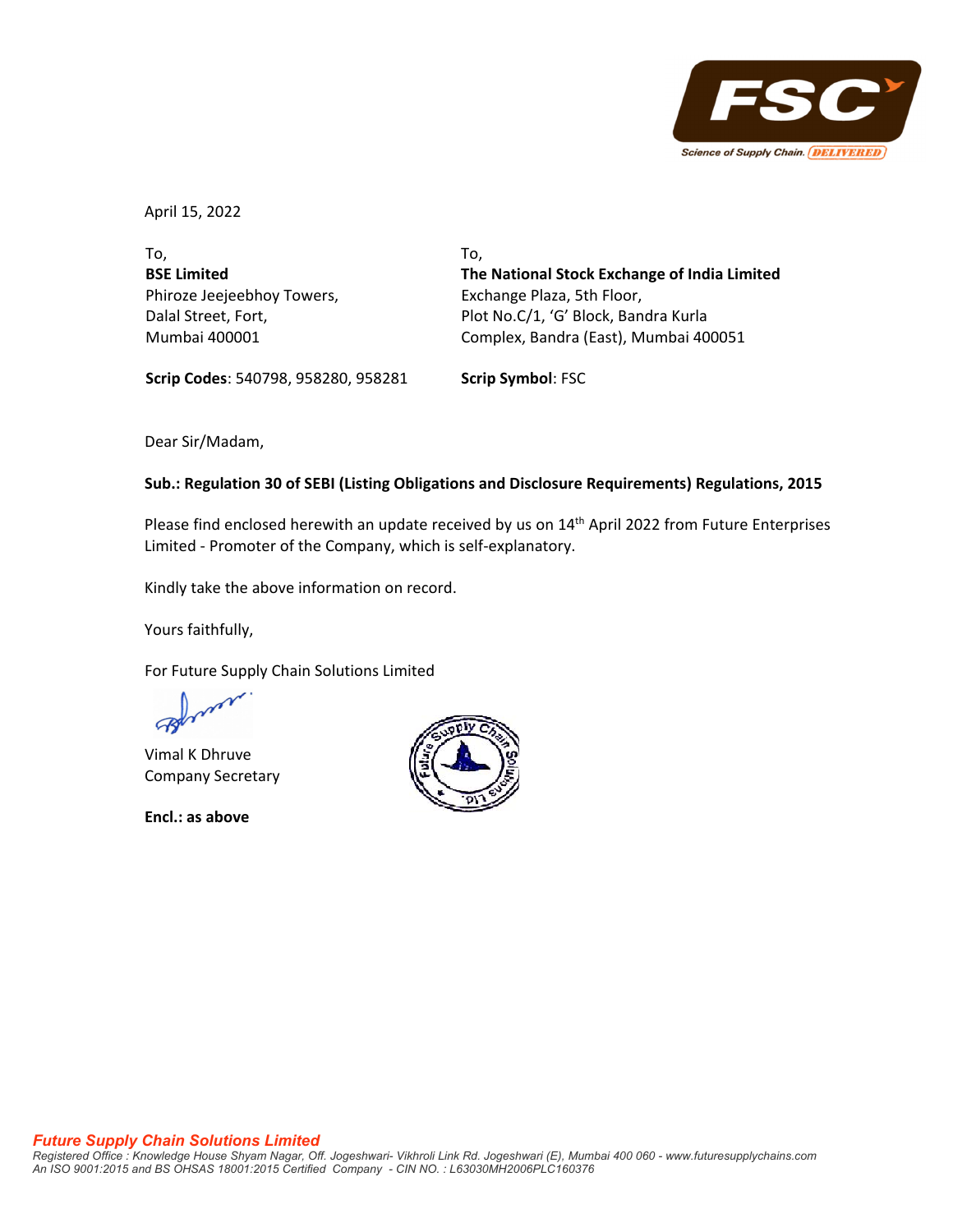April 12, 2022



To, Corporate Relationship Department (CRD) **BSE Limited,**  Phiroze Jeejeebhoy Towers, Dalal Street, Mumbai - 400 001

Listing Department **National Stock Exchange of India Limited**  Exchange Plaza, Bandra - Kurla Complex Bandra (East), Mumbai - 400 051

**Scrip Code: 523574 / 570002**

**Scrip Code of Debt: 958304 ISIN: INE623B7933** 

**Scrip Symbol: FEL / FELDVR**

Dear Sir / Madam,

## **Sub.: Intimation under Regulation 51(2) of the SEBI (Listing Obligations and Disclosure Requirements) Regulations, 2015 [SEBI (LODR)] - Default in Payment of Interest due on Non-Convertible Debentures (NCDs)**

The Company is unable to service its obligations in respect of the interest on Non-Convertible Debentures was due on April 11, 2022.

| S. No. | Type of disclosure                                                                                                 | <b>Details</b>                                                                                                                                                                     |
|--------|--------------------------------------------------------------------------------------------------------------------|------------------------------------------------------------------------------------------------------------------------------------------------------------------------------------|
| 1.     | Name of the Listed entity                                                                                          | <b>Future Enterprises Limited</b>                                                                                                                                                  |
| 2.     | Date of making the disclosure                                                                                      | April 12, 2022                                                                                                                                                                     |
| 3.     | Nature of obligation / Type of instrument<br>(Listed debt securities, MTNs, FCCBs etc. with<br>ISIN as applicable) | Rated, Listed, Secured,<br>Redeemable,<br>Non-<br><b>Convertible Debentures</b><br>Series XXIV - B                                                                                 |
|        |                                                                                                                    | <b>ISIN: INE623B07933</b>                                                                                                                                                          |
| 4.     | Number of investors in the security as on<br>date of default                                                       | 01 in Series XXIV - B                                                                                                                                                              |
| 5.     | Date of default                                                                                                    | April 11, 2022                                                                                                                                                                     |
| 6.     | Details of the obligation<br>(tenure, coupon,<br>secured/unsecured, etc.)                                          | <b>Tenure:</b> Interest obligation shall commence from<br>the Deemed Date of Allotment i.e., October 11,<br>2018 and end on the day falling at the expiry of<br>September 30 2026. |
|        |                                                                                                                    | Coupon Rate: 10.15% p.a. for series XXIV - B                                                                                                                                       |
|        |                                                                                                                    | Coupon Payment Frequency: Half Yearly basis<br>on April and October, each year.                                                                                                    |
|        |                                                                                                                    | <b>Security: Debentures are secured</b>                                                                                                                                            |

## **Future Enterprises Limited**

Regd. Off.: Knowledge House, Shyam Nagar, Off Jogeshwari ‐ Vikhroli Link Road, Jogeshwari (East), Mumbai ‐ 400 060 P +91 22 4055 2200, www.felindia.in CIN L52399MH1987PLC044954